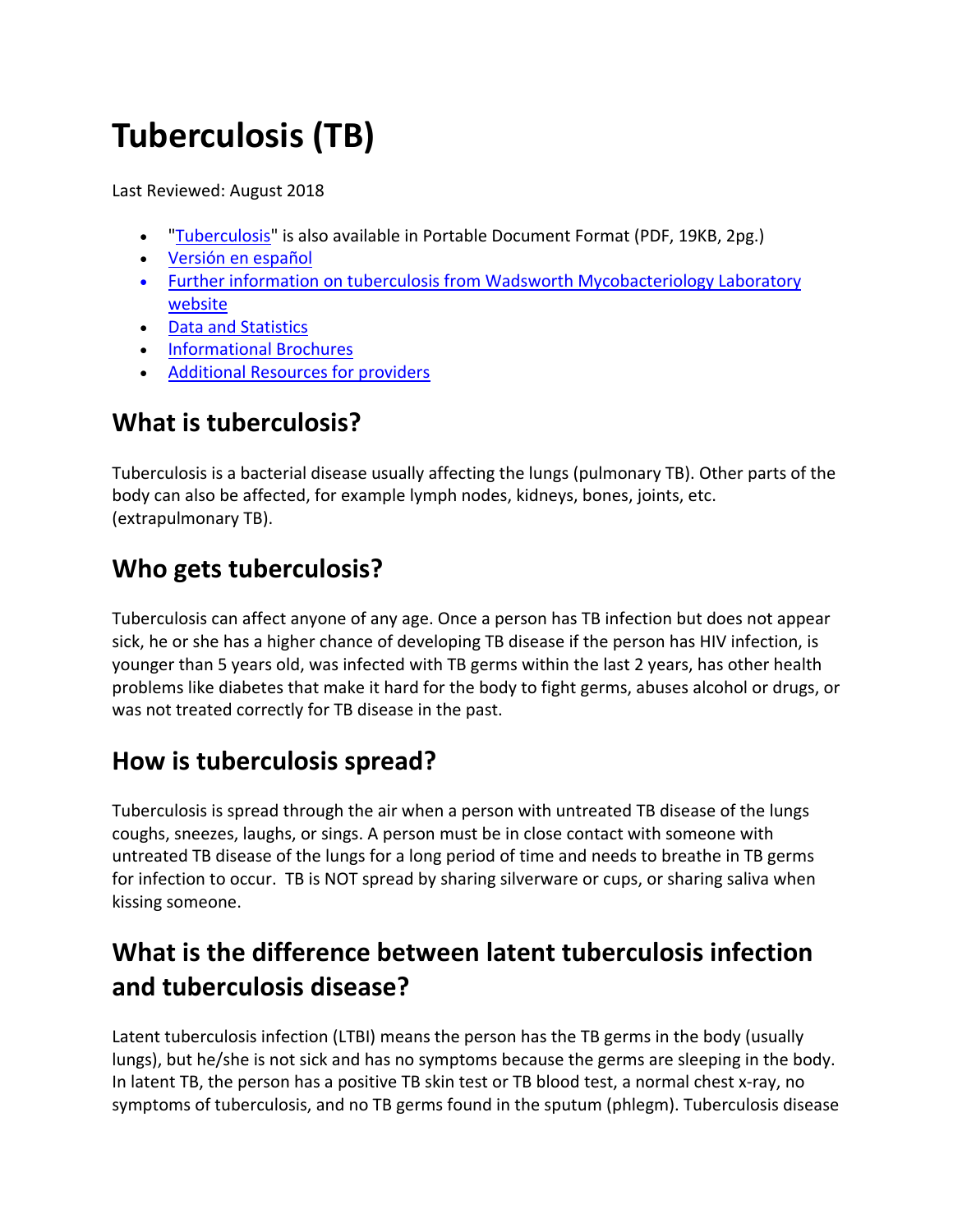is when the person has symptoms, a positive TB skin test or TB blood test, a chest x-ray showing TB disease (if disease is in the lungs), and have TB germs in the sputum (phlegm). In order to spread the TB germs, a person must have TB disease of the lungs or throat. Having latent TB infection is not enough to spread the germ. However, people with latent TB infection may develop TB disease in the future. To prevent developing TB disease, people with latent TB infection should take medicine.

### **What are the symptoms of tuberculosis?**

The symptoms of TB include a low-grade fever, night sweats, weakness or tiredness, and weight loss. If TB is in the lungs, the person may also cough, have chest pain, shortness of breath or might be coughing up blood. Other symptoms depend on the part of the body affected by the TB germs.

### **How soon do symptoms appear?**

Most people infected with the germ that causes TB never develop TB disease. If TB disease does develop, it can occur two to three months after infection or years later. The risk of TB disease lessens as time passes. Treatment can prevent the development of disease.

# **When and for how long is a person able to spread tuberculosis?**

A person with TB disease may be able to spread the TB germs until he/she has been on medicine for several weeks. However, a person with latent TB infection, but not disease, cannot spread the infection to others, since there are no TB germs in the sputum (phlegm).

# **What is the treatment for tuberculosis?**

People with latent TB infection should be seen by a health care provider for treatment, which usually includes taking medication for three to nine months. People with TB disease must take several medications for six months or more. Initial medications include at least four anti-TB drugs, and medications may be altered based on laboratory test results. The exact medication plan must be determined by a health care provider. Directly observed therapy (DOT) programs are recommended for all persons with TB disease to help them complete their treatment.

# **What is Directly Observed Therapy (DOT)?**

DOT is when a person with TB disease meets with a health care worker every day or several times per week. The person with TB disease and the health care worker meet at a place that both agree on. Medicines are taken at this place while the health care worker watches the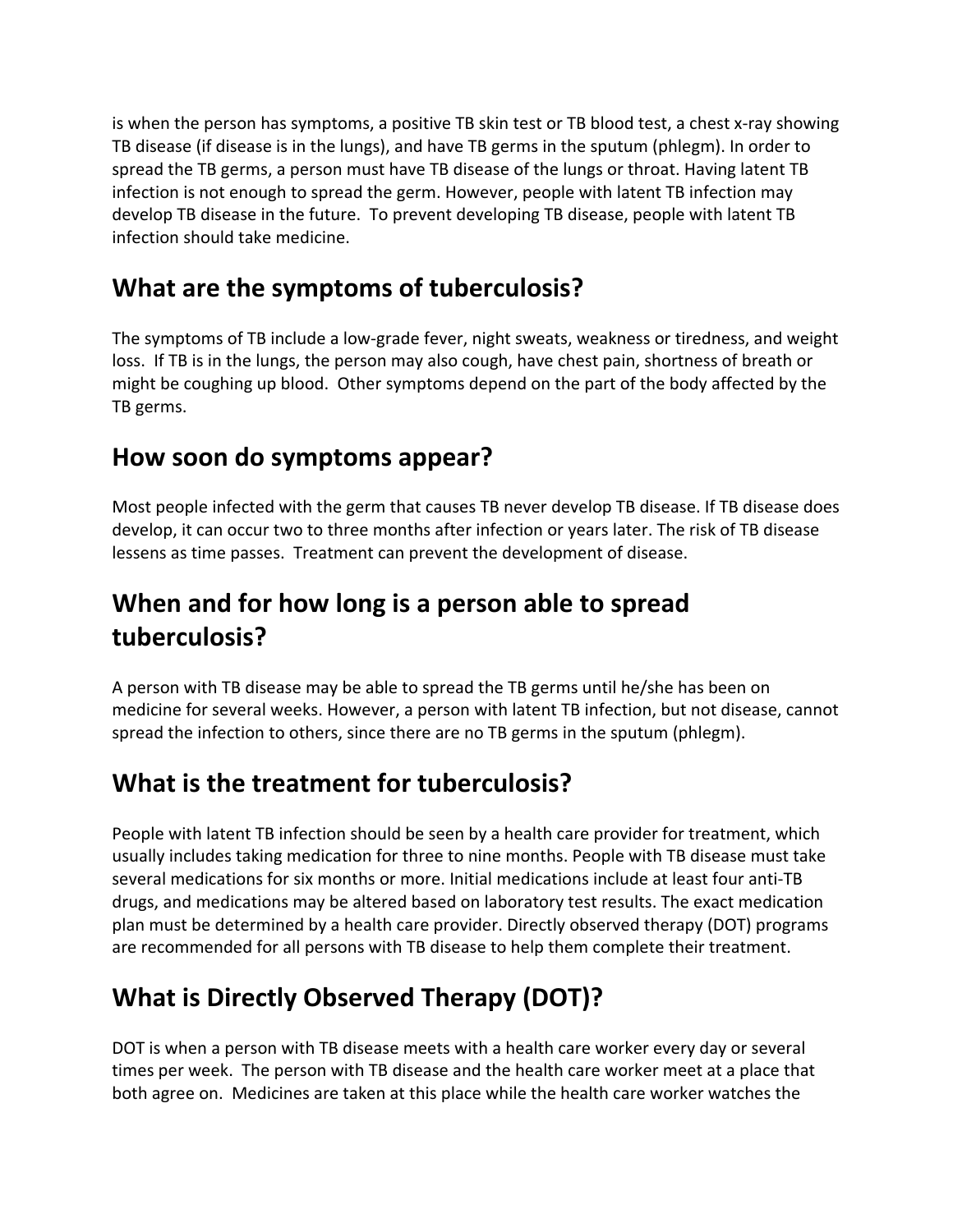person with TB disease. DOT helps in several ways. The health care worker can help the person with TB disease remember to take all his/her medicines and complete treatment. This means the person with TB disease will get well as soon as possible. The health care worker will make sure that the medicines are working as they should. This health care worker will also watch for side effects and answer questions that the person with disease may have about TB.

# **What can be the effect of not being treated for tuberculosis?**

In addition to spreading the disease to others, an untreated person may become severely ill or die.

### **What can be done to prevent the spread of tuberculosis?**

The most important way to stop the spread of tuberculosis is for people with TB disease to cover the mouth and nose when coughing, and to take all the TB medicine exactly as instructed by the health care provider. It is also important that people with latent TB infection be treated so they do not get TB disease later and spread it to others.

### **What is multidrug-resistant tuberculosis (MDR-TB)?**

This refers to the ability of some strains of TB to grow and multiply even in the presence of certain drugs which would normally kill them.

### **What is extensively drug-resistant tuberculosis (XDR-TB)?**

Extensively drug-resistant TB (XDR-TB) is a subset of MDR-TB in which the strains of TB bacteria are resistant to nearly all medicines used to treat TB disease. These strains are very difficult to treat.

### **Who gets MDR-TB?**

People with drug sensitive TB disease may develop drug resistant tuberculosis if they fail to take their TB medications as instructed, as well as people with TB disease who have not been given a treatment plan that works against the TB germs. People with MDR-TB can transmit the drug resistant germs to other people.

### **What is the treatment for multidrug-resistant tuberculosis?**

People with disease due to drug resistant germs, should have a health care provider who is an expert in treating drug resistant TB. People with drug resistant disease must be treated with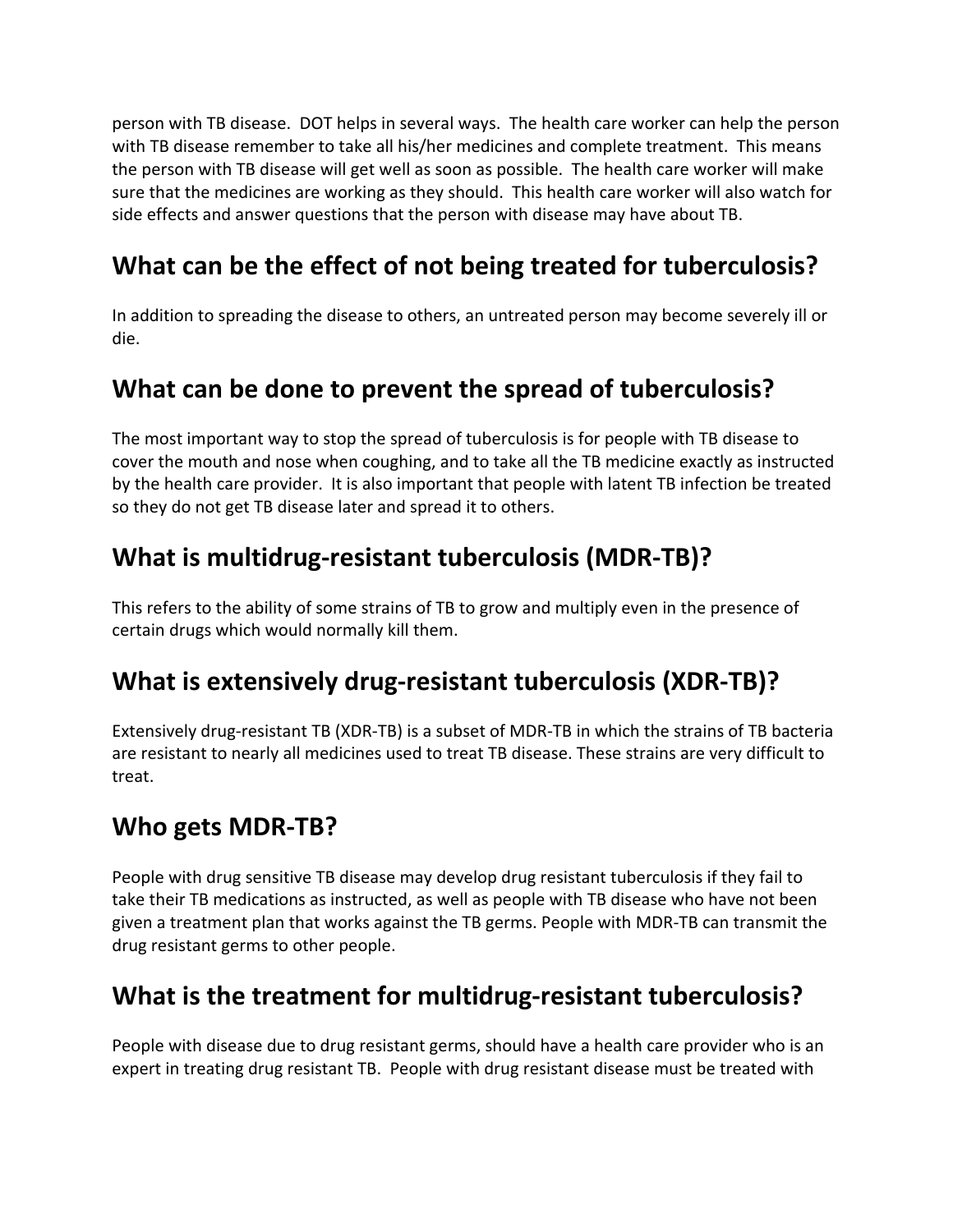special medications which are not as good as the usual medications for TB. Treatment takes much longer than regular TB and drugs have more side effects.

#### **What can be done to prevent the spread of MDR-TB?**

Ensuring people with MDR-TB take all their medication and teaching patients to cover their mouth and nose when coughing and sneezing can reduce the risk of spread of MDR-TB. In addition, directly observed therapy should be used to ensure people with drug resistant TB complete their treatment.

Revised: August 2018

Additional Resources for Providers

The USPSTF Recommendation for TB screening (September 2016): [https://www.uspreventiveservicestaskforce.org/Page/Document/UpdateSummaryFinal/latent](https://www.uspreventiveservicestaskforce.org/Page/Document/UpdateSummaryFinal/latent-tuberculosis-infection-screening)[tuberculosis-infection-screening](https://www.uspreventiveservicestaskforce.org/Page/Document/UpdateSummaryFinal/latent-tuberculosis-infection-screening) 

CDC resources for Latent TB Infection: <https://www.cdc.gov/tb/publications/ltbi/ltbiresources.htm>

ATS/IDSA/CDC Clinical Practice Guidelines: Diagnosis of tuberculosis in adults and children (January 2017):<https://academic.oup.com/cid/article/64/2/111/2811357>

ATS/CDC/IDSA Clinical Practice Guidelines: Treatment of Drug-Susceptible Tuberculosis (October 2016): <https://academic.oup.com/cid/article/63/7/e147/2196792>

New York State Department of Health Mycobacteriology website: <https://www.wadsworth.org/programs/id/mycobact>

APHL/NTCA guidance on use of TB rapid tests in decisions regarding airborne isolation: http://www.tbcontrollers.org/docs/resources/NTCA\_APHL\_GeneXpert\_Consensus\_Statement\_Final.pdf

CDC Tuberculosis Guidelines:<https://www.cdc.gov/tb/publications/guidelines/default.htm>